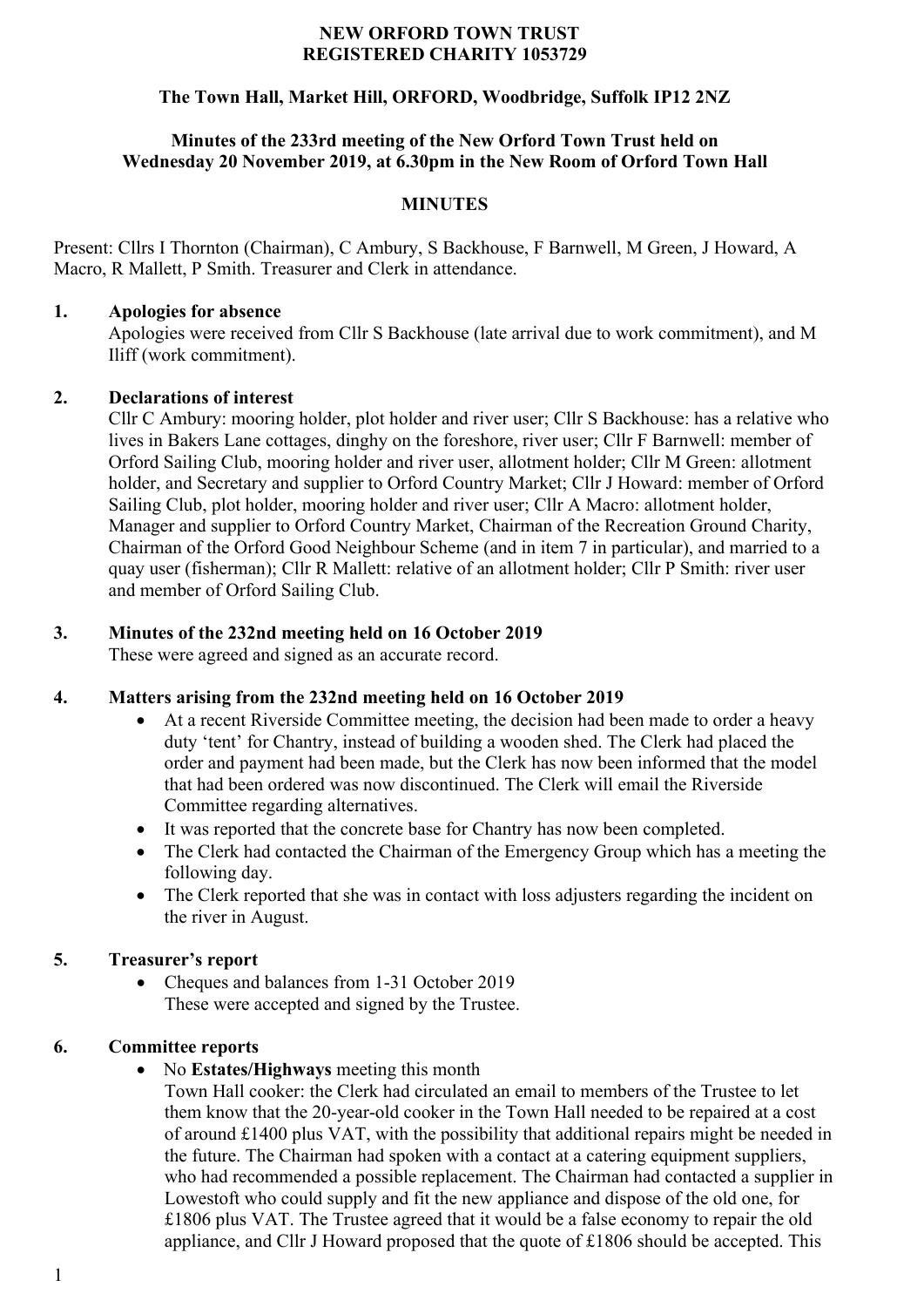was seconded by Cllr F Barnwell and agreed unanimously. The Trustee wished to pay for this with money from the Town Hall designated fund.

• The Clerk reported that there had been some leaks in the Town Hall over the past week. The leaks appear only to have happened when rain has been accompanied by strong. Winds. Mr J Backhouse had been to take a look, and Trustees Cllrs S Backhouse and R Mallett had also attended. They had taken some photographs of the dormer windows and the Clerk circulated these to the Trustee. The photos show where condensation has run down, and there is dirt and mould, with paint flaking off the metal frames. Some of the wooden frames may be swollen. Externally there are a few slipped tiles on the roof. The Trustee agreed to ask Ben Scopes (general builder) to take a look initially, with the Estates Committee to discuss the situation further once he has been.

It was commented that the gutters on the Town Hall also need clearing.

• Minutes of a **Riverside** meeting held on 29 October 2019 The Clerk reported that the Committee had agreed to order a substantial metal-framed shelter for Chantry instead of building a shed. The Clerk had placed the order, but had

just found out that the one ordered had been discontinued. She will email the Riverside Committee to agree how to proceed.

It was commented that the corner of the Quay near the hoist, is regularly under water when it has rained. It was thought that something might be done to alleviate this problem, and Cllr J Howard agreed to take a look at this.

It was also commented that the light on the hoist is broken. The Clerk will look into this, and ask that the fishermen add this to their 'tick list' when they make regular inspections of the hoist.

Cllr P Smith asked if the subject of a defibrillator at the Quay had been discussed. It had not, and the Clerk will add this to the agenda of the next Riverside meeting.

# **7. General Trust business**

- Christmas tree for the Town Hall: the Trustee agreed to order the usual 12-foot Christmas Tree from the usual supplier, for £65 plus VAT.
- AOEP report

Cllr F Barnwell gave a report following a meeting of the Alde and Ore Estuary Partnership (AOEP) the previous week. The AOEP is to be dissolved and replaced with a new body, which it is proposed should comprise representatives from the 13 Parish Councils potentially affected by flooding as well as individuals representing Suffolk County Council, East Suffolk Council, Alde and Ore Association and the East Suffolk Internal Drainage Board (ESIDB). The ESIDB has assumed responsibility for the delivery of the Estuary Plan (for remedial work and improvements to the river walls through the length of the Alde/Ore). It is in complete charge of the project work, subject to Environment Agency licence and regulation. The intention is that the new body, which has a provisional title of the Alde and Ore Community Partnership, will engage with the ESIDB and local communities to ensure that the communities are kept fully informed of prospective works and progress and to ensure that there is full consultation in the event of any substantive changes to the Plan. More information on this should come through to Parish Councils in the New Year. The Alde and Ore Estuary Trust (AOET) which is a charity, will continue to raise funds for the works. The Chair of the new body will be determined by its members, and it is anticipated that some current members of the AOEP will be part of this new body. There are some steps to be taken before dissolution of the AOEP.

The Environment Agency has been specific about the order in which work needs to be carried out, and it is anticipated that work will begin at the top of the river, in Snape, in summer 2020. It is currently estimated that the works will cost in the region of £26million. In addition to charitable funds, government funding is being sought, and there